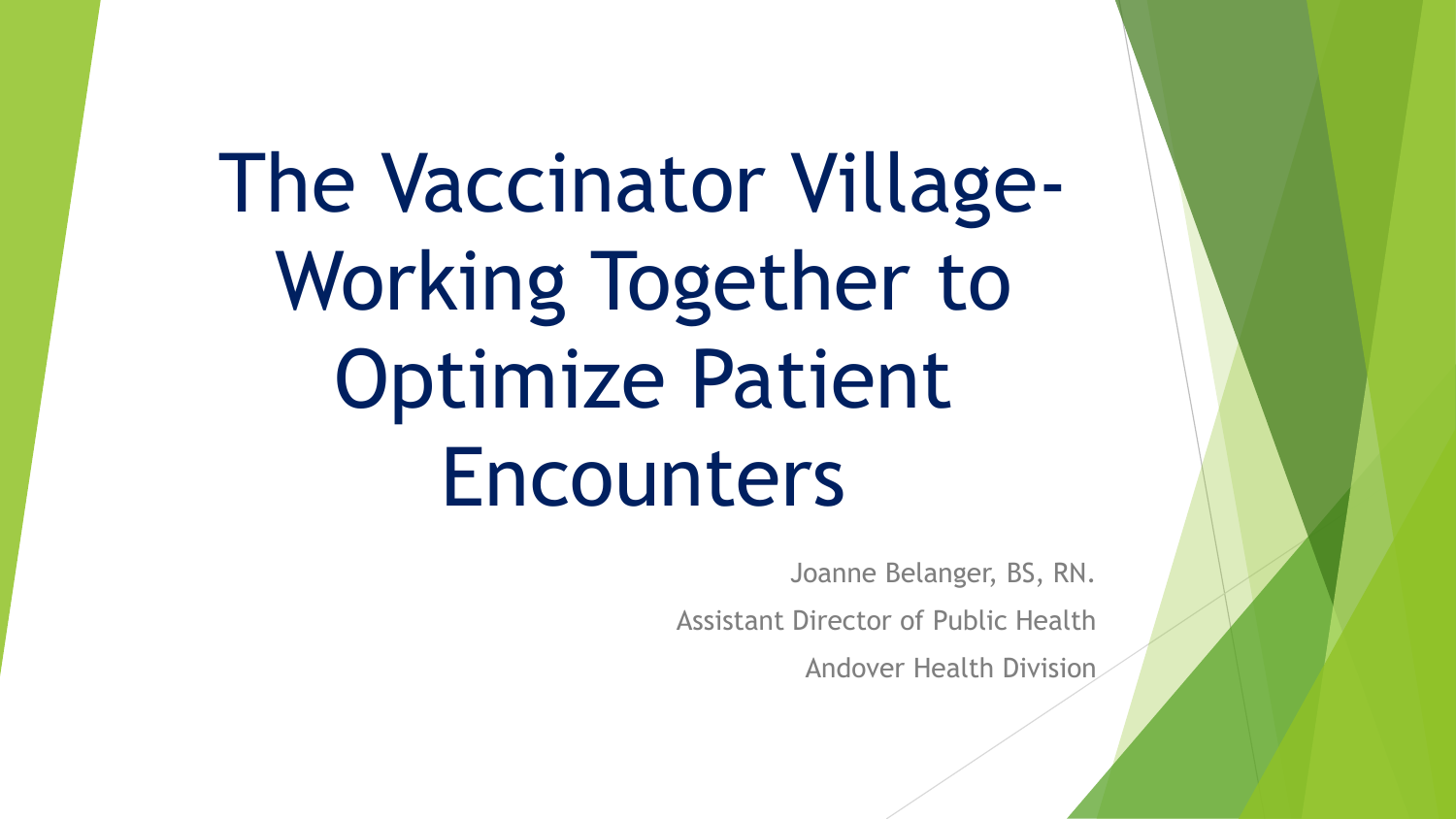*I, Joanne Belanger, have been asked to disclose any significant relationships with commercial entities that are either providing financial support for this program or whose products or services are mentioned during my presentations.*

*I have no relationships to disclose.*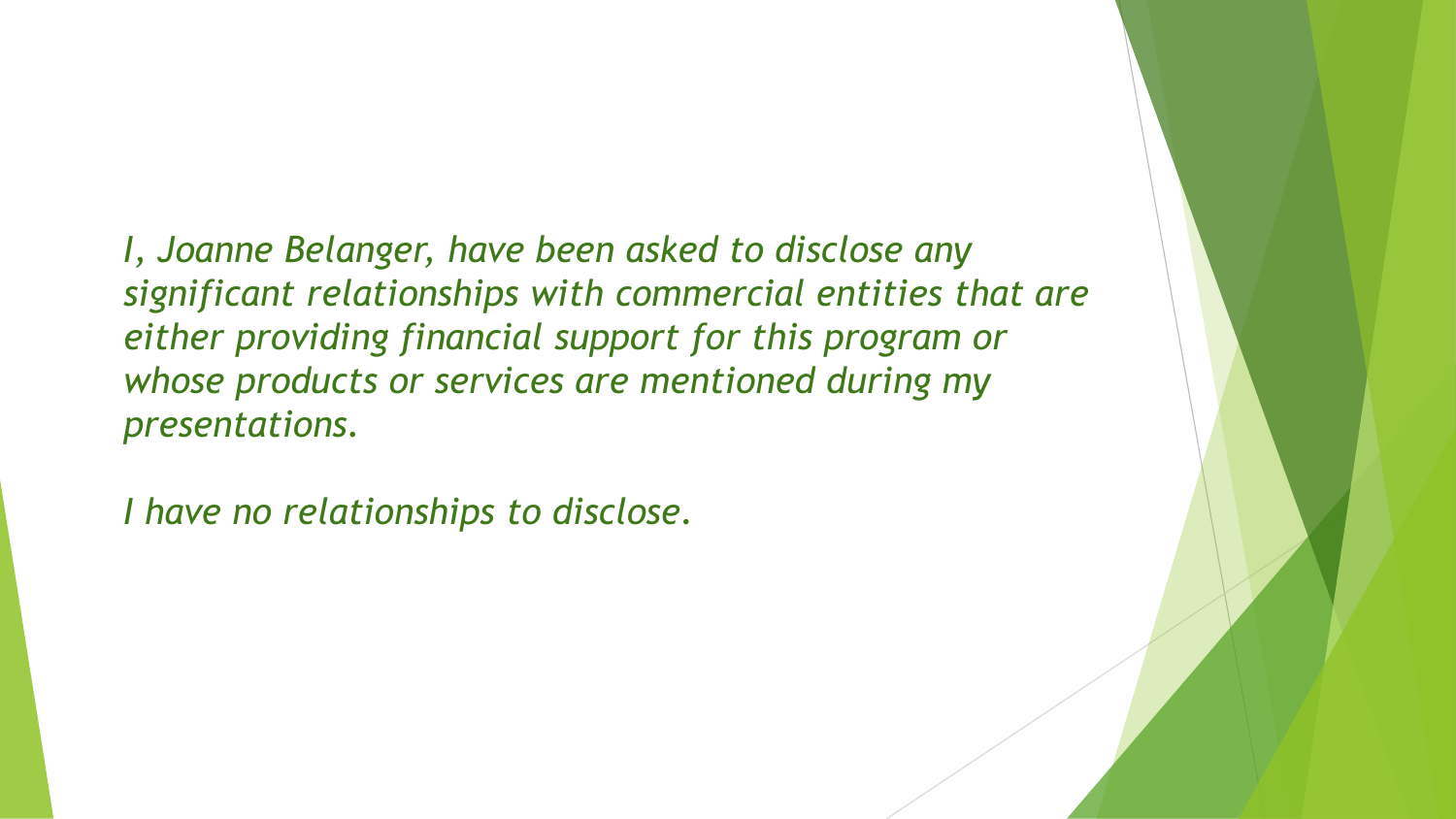#### "

and be more effective at achieving desired ">>>>>>>>> goals than individuals working alone It is logical to expect that there is strength in numbers and that partnerships can mobilize material and human resources goals than individuals working alone

-Karen Glanz, Health Behavior and Health Education, 2002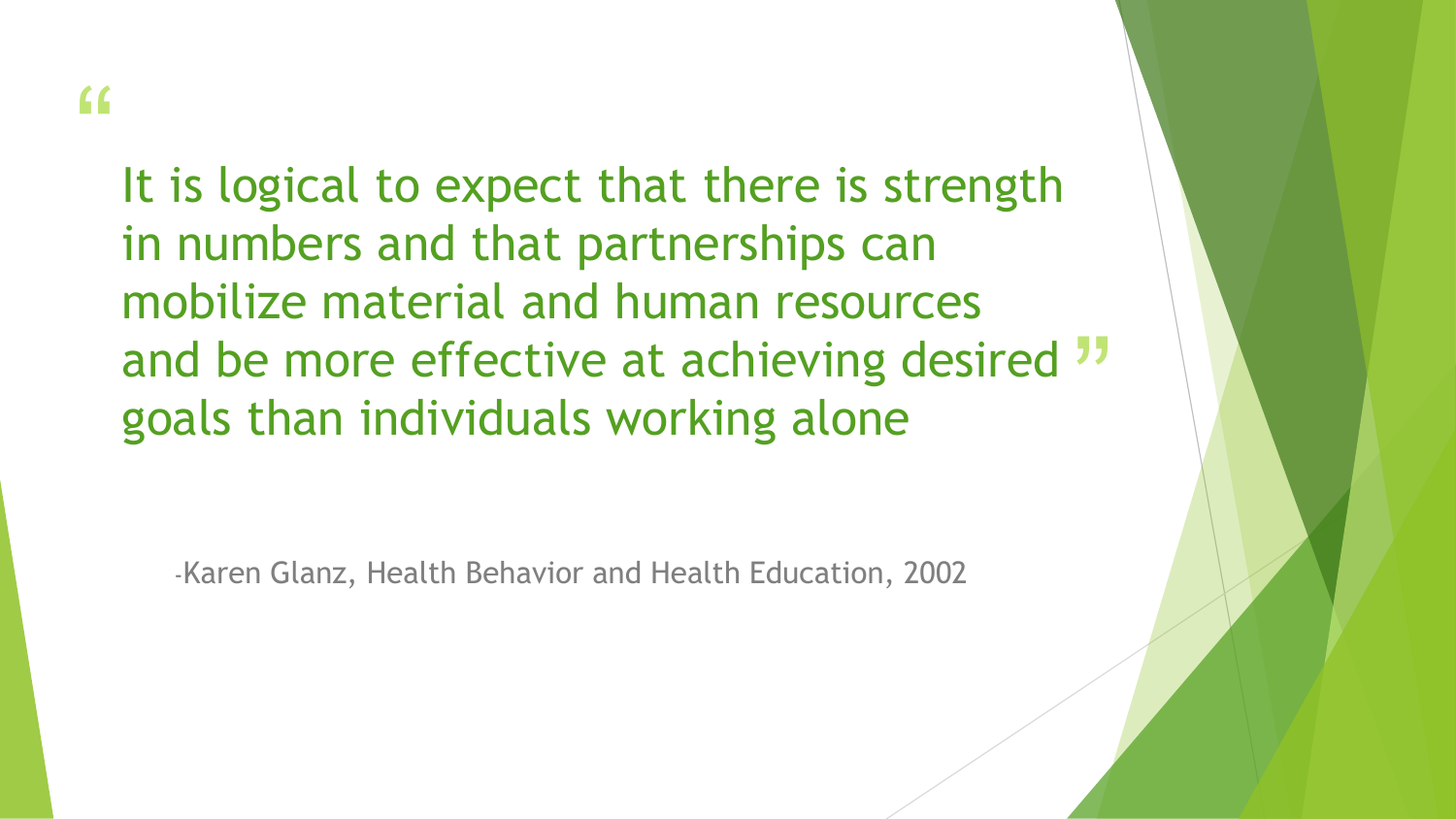### Local Public Health Departments

 $\triangleright$  \* Differences in Local Health Department infrastructure

- Separate dept vs. community development vs. inspectional services
- $\blacktriangleright$  Full time vs. part time vs. agency
- **\*Differences in what Health Departments offer** 
	- $\blacktriangleright$  Flu vaccine only
	- ▶ Child and Adult vaccines
	- $\blacktriangleright$  No vaccines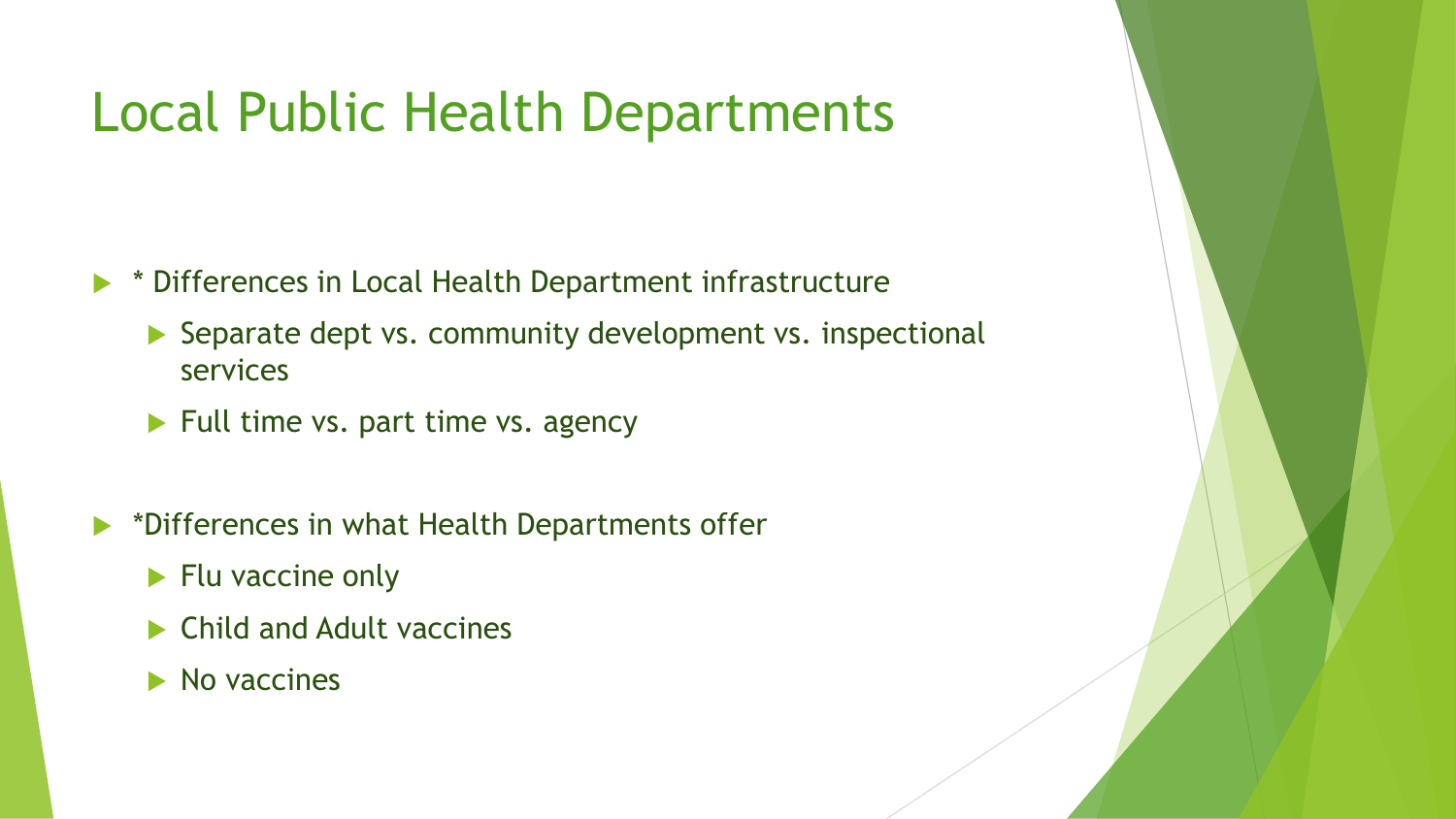### Your Patient is Our Patient and Vice Versa

- \* Local public health is community based health care *our residents are our patients.*
- $\blacktriangleright$  \* Hospitals, MD offices, long term care, assisted living facilities, independent living facilities, pharmacies, walk-in clinics
- $\triangleright$  \* Interaction beyond immunizations
	- Wellness clinics/ blood pressure clinics
	- ▶ Cholesterol and glucose screenings
	- $\triangleright$  Stoke prevention programs
	- $\blacktriangleright$  Nutrition, diet and weight loss
	- **Emergency Preparedness and personal protection**
	- ▶ Communicable Disease Follow-up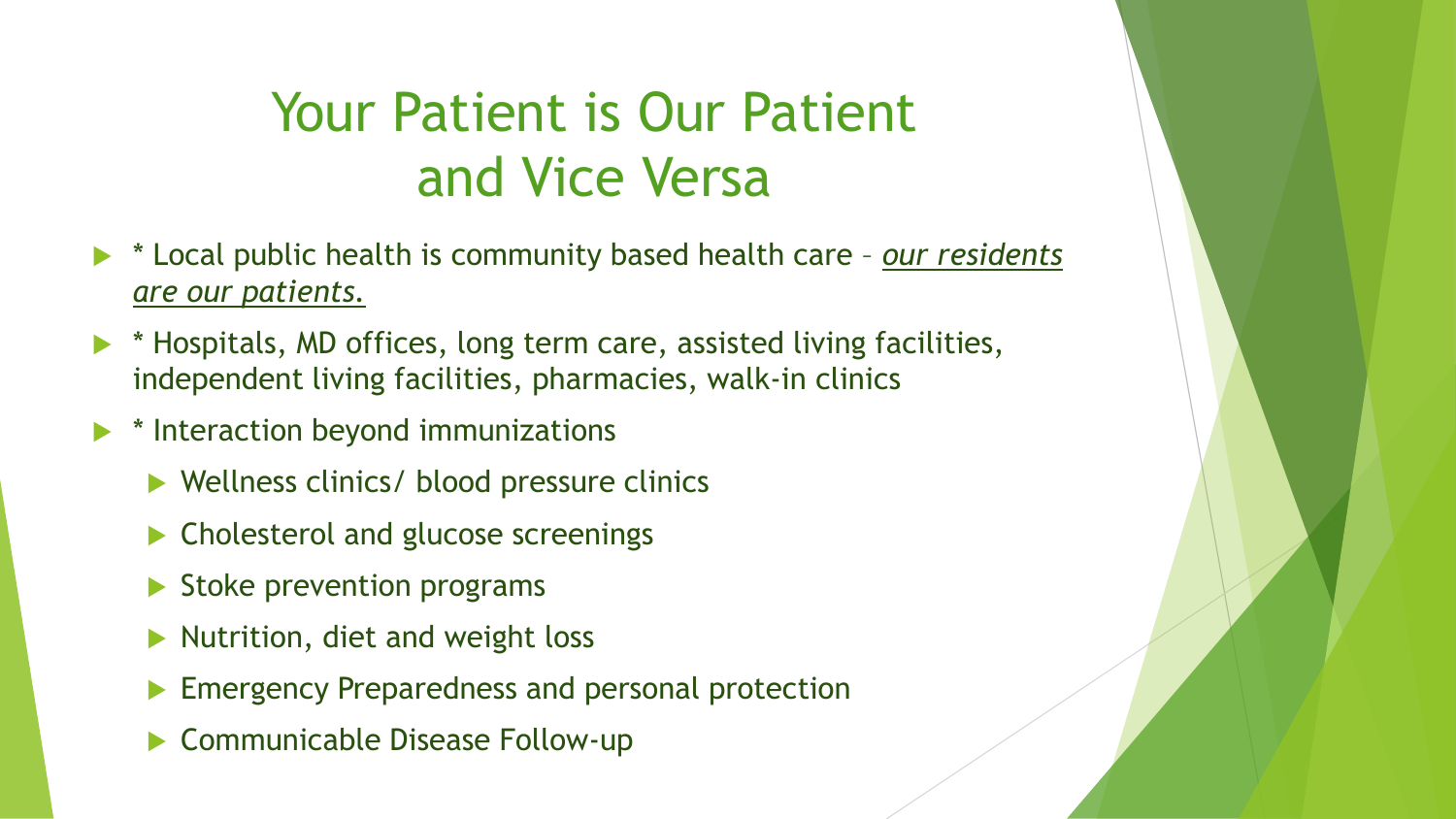## Your Patient is Our Patient and Vice Versa

- $\blacktriangleright$  \* Access
	- $\blacktriangleright$  Not all physicians vaccinate
	- Storage issues
- $\blacktriangleright$   $*$  Insurance
	- $\blacktriangleright$  Reimbursement issues
	- Coverage
- \* Outbreaks vs. Routine Care
	- H1N1 Pandemic Flu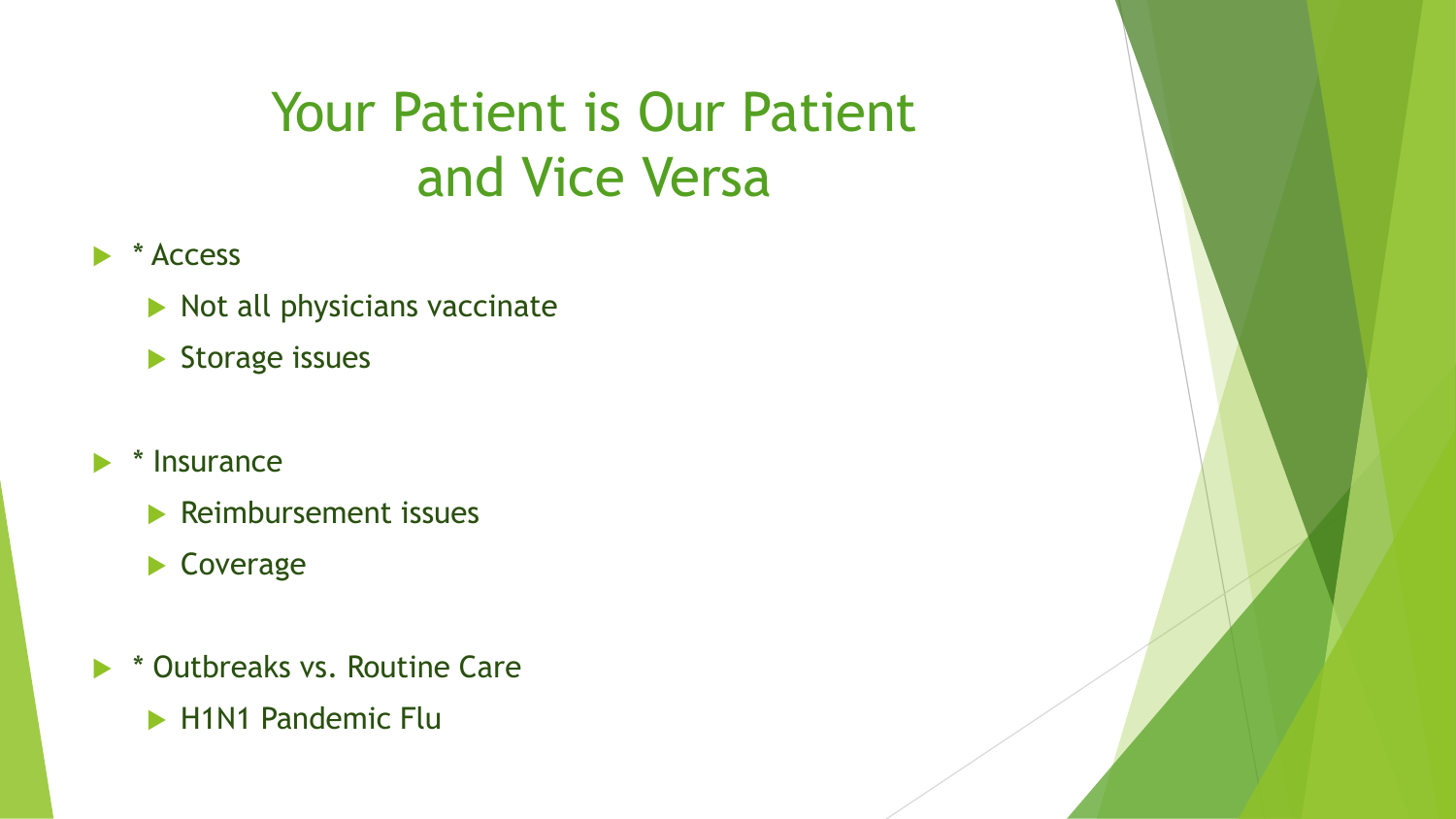#### Communication/Collaboration

#### ▶ \* Outreach

 $\blacktriangleright$  Know what each has to offer

#### \* MIIS

- Verifying past vaccinations
- **Multiple vaccinators**
- \* Play Nice in the Sandbox

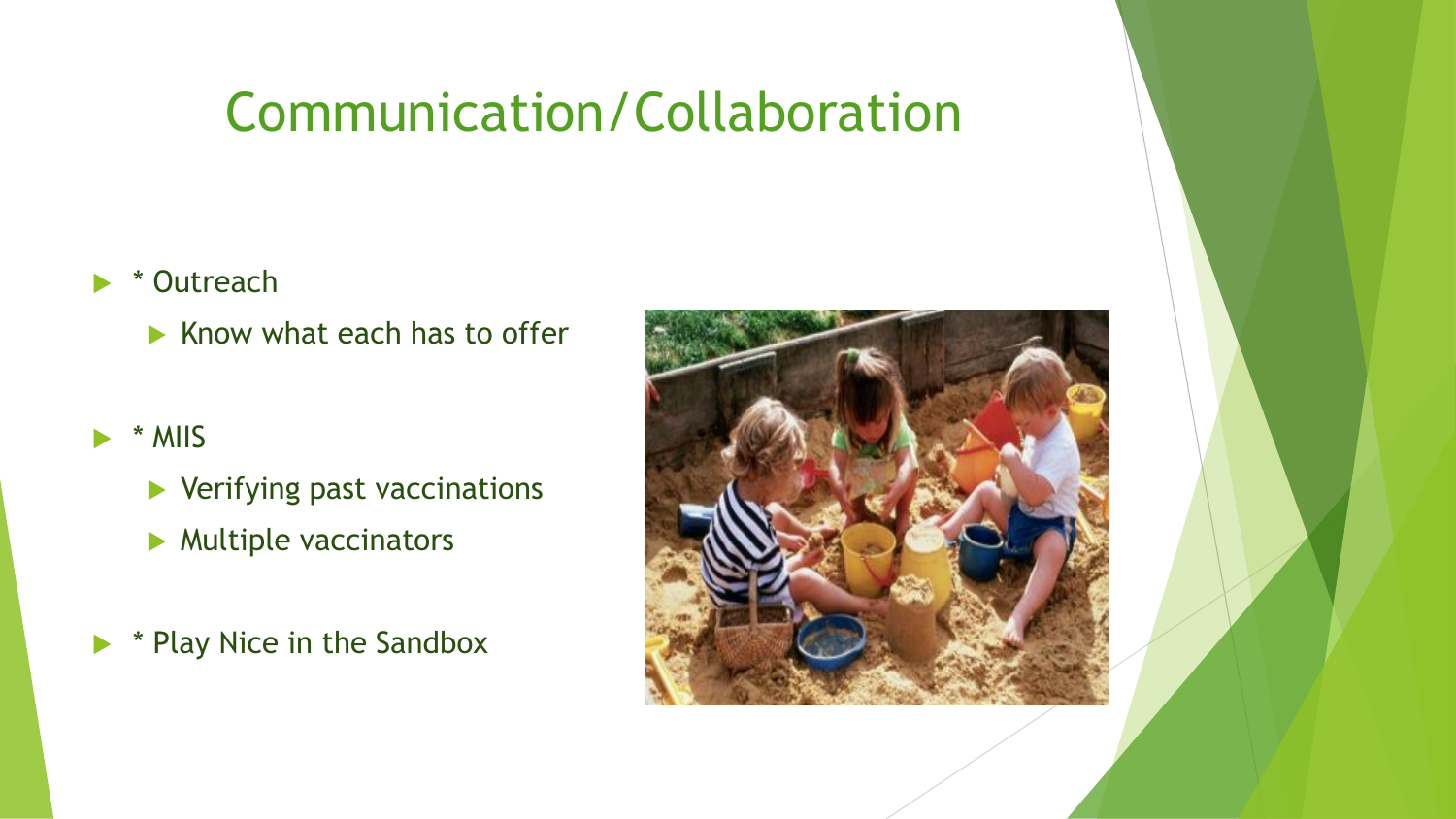"

…The determinants of health are beyond the capacity of any one practitioner or discipline to manage… We must collaborate to survive, as disciplines and as professionals attempting to help our communities and each other.

"

- Institute of Medicine, 1999